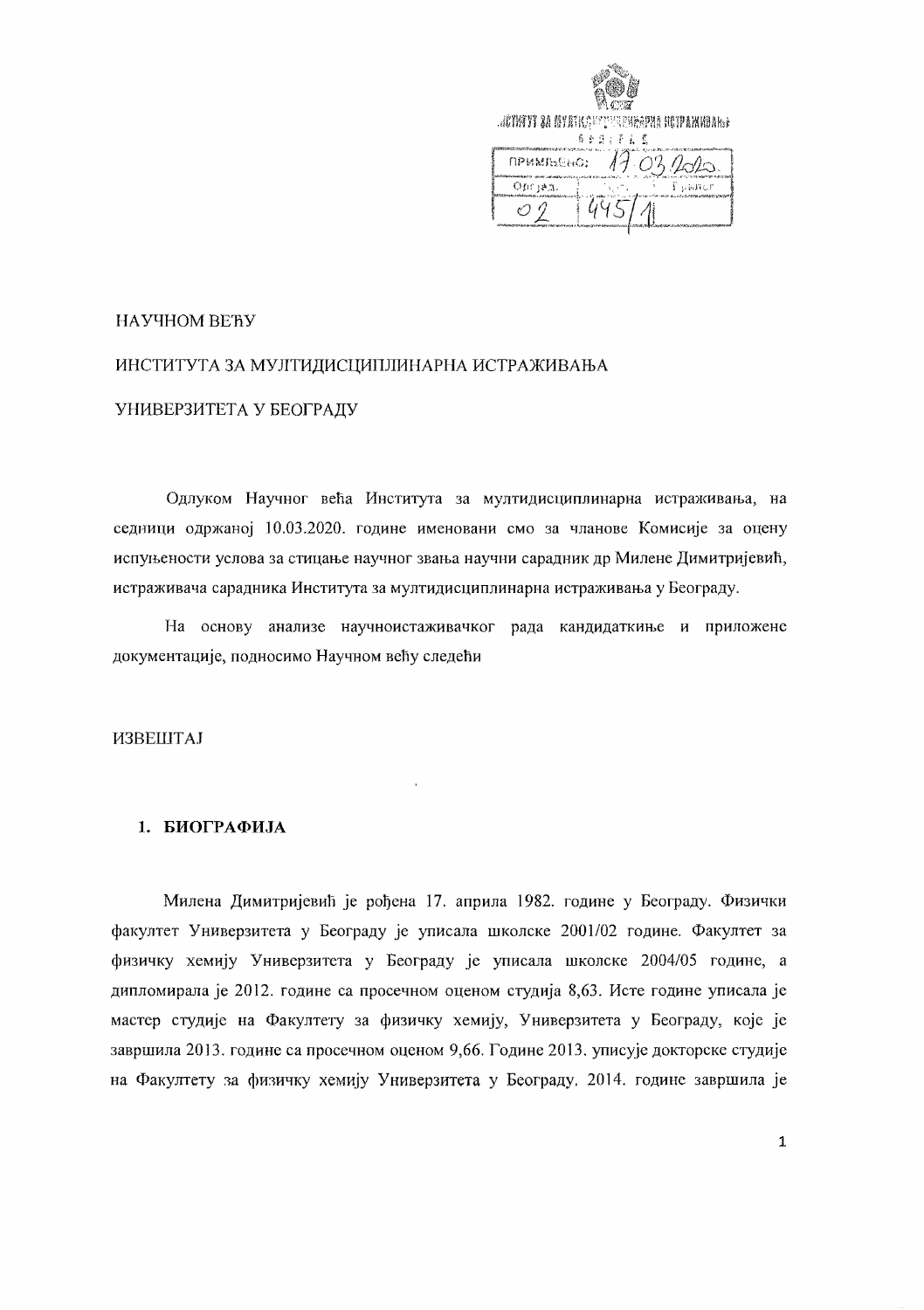мастер студије на Физичком факултету са просечном оценом Докторску тезу спроводила је под менторством др Ивана Спасојевића, научног саветника на Институту за мултидисциплинарна истраживања и ванредног професора др Милоша Мојовића, Факултет за физичку хемију, Универзитет у Београду. Докторску дисертацију под називом "Структурна и редокс анализа комплекса биливердина са јонима Cu(II)" одбранила је 28.02.2020. Од јуна 2013. године запослена је у Институту за Мултидисциплинарна истраживања.

Милена Димитријевић до сада је била ангажована на следећим пројектима:

А) 2013-2017: ОІ 173040: "Интеракције мембрана са унутарћелијским и апопластичним простором: изучавање биоенергетике и сигнализације користећи биофизичке и биохемијске методе" финансиран од стране Министарства просвете, науке и технолошког развоја Републике Србије под руководством Др Жељка Вучинића.

Тренутно је ангажована на пројектима:

Б) 2017-2019: Ш43010: "Модификација антиоксидативног метаболизма биљака са циљем повећаља толеранције на абиотски стрес и идентификација нових биомаркера са применом у ремедијацији и мониторингу деградираних станишта" финансиран од стране Министарства просвете, науке и технолошког развоја Републике Србије под руководством Др Соње Вељовић Јовановић.

B) 2017-2020: SPS G5320: "Radiation Hormesis for Higher Microalgae Biofuels Yield" финансиран од стране НАТО програма Наука за мир и безбедност под руководством Др Ивана Спасојевића.

 $\Gamma$ ) 2016-2020: COST Action CA15133: "The Biogenesis of Iron-sulfur Proteins: from Cellular Biology to Molecular Aspects (FeSBioNet)".

#### 2. БИБЛИОГРАФСКИ ПОДАЦИ

Досадашња библиографија Милене Димитријевић обухвата 19 библиографских јединица. Кандидаткиња до сада има објављених шест научних радова у међународним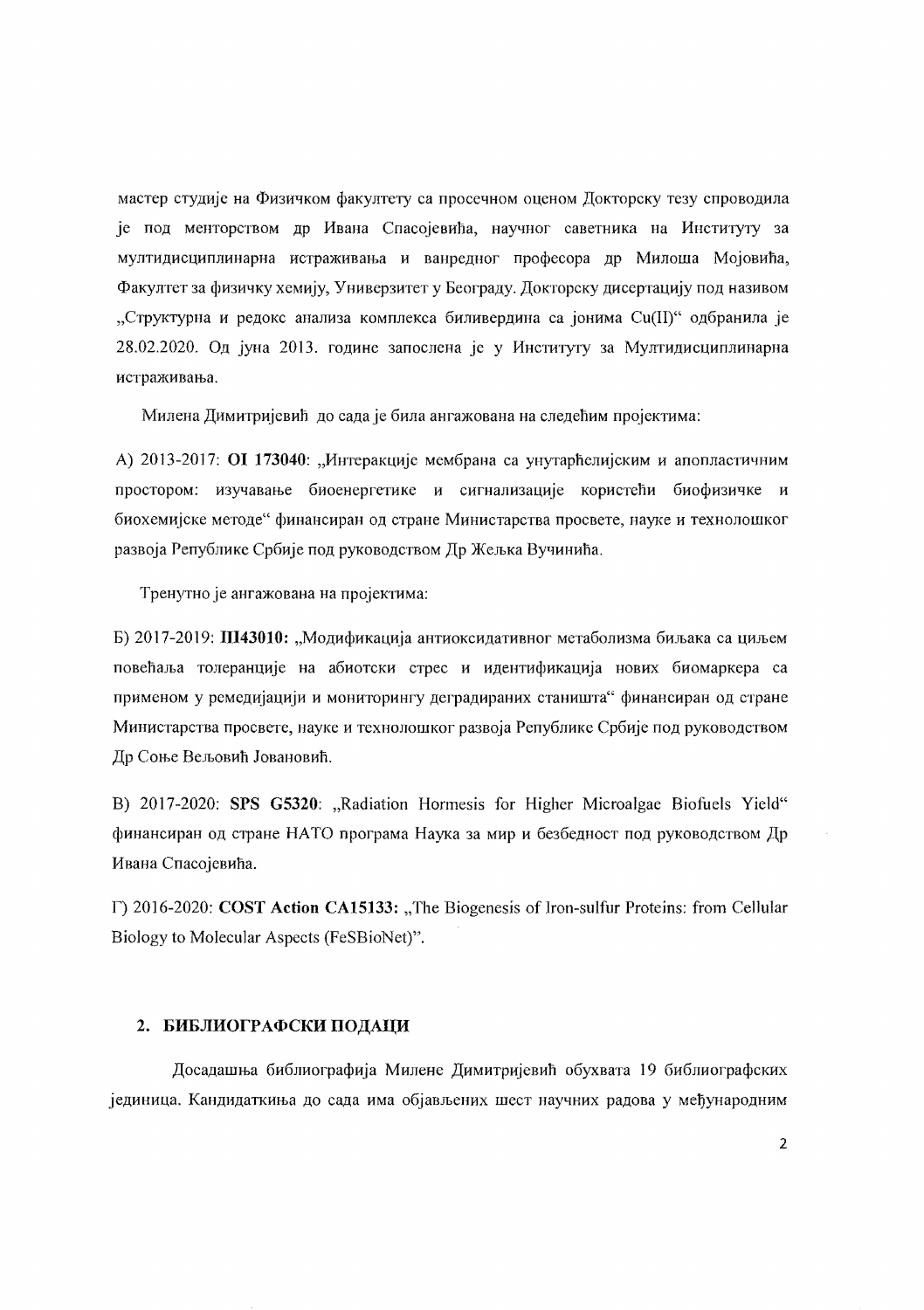часописаима и то 3 рада у врхунским међународним часописима (категорије М21), 2 рада у истакунтим међународним часописима (категорије M22) и 1 рад у међународном часопису (категорије М23), одржала је предавање по позиву на скупу од националног значаја (M61), имала је седам саопштења са међународног скупа штампана у изводу (M34) и пет саопштења са скупа националног значаја штампана у изводу (М64).

#### Радови објављени у врхунском међународном часопису (М21) -  $(2x7,69+8=23.38)$

1. Jelena Korać Jačić, Ljiljana Nikolić, Dalibor M. Stanković, Miloš Opačić, Milena Dimitrijević, Danijela Savić, Sanja Grgurić Šipka, Ivan Spasojević, Jelena Bogdanović Pristov (2020) Ferrous iron binding to epinephrine promotes the oxidation of iron and impedes activation of adrenergic receptors. Free Radical Biology and Medicine 148:123-127. DOI: 10.1016/j.freeradbiomed.2020.01.001, цитата: 0, (2018, Biochemistry, Moleculat' Biology 43/299, **IF** 5.657)

Према правилнику, после нормализације рада са 9 аутора, 7,69 бодова

2. Milena Dimitrijević, Jelena Bogdanović Pristov, Milan Žižić, Dalibor Stanković, Danica Bajuk-Bogdanović, Marina Stanić, Snežana Spasić, Wilfred Hagen, Ivan Spasojević (2019) Biliverdin-copper complex at physiological pH. Dalton Transactions 48: 606] -6070. DOl: 10.1 *039/C8DT04724C,* UHTaTa: 4, (2018, Chemistry, Organic and Nuclear, *7/45;* **IF** 4,052)

Према правилнику, после нормализације рада са 9 аутора, 7,69 бодова

3. Anđelka Đukić, Ksenija Kumrić, Nikola Vukelić, Milena Dimitrijević, Zvezdana Baščarević, Sandra Kurko, Ljiljana Matović (2015) Simultaneous removal of Pb2+, Cu2+, Zn2+ and Cd2+ from highly acidic solutions using mechanochemically synthesized montmorillonite-kaolinite/Ti02 composite. Applied Clay Science 103: 20 27. DOI: 10.1016/j.clay.2014.10.021, цитати: 48 (2015, Material Science, Multidisciplinary 681271; **IF** 2,586)

Радови објављени у истакнутом међународном часопису (М22) -  $(2x5=10)$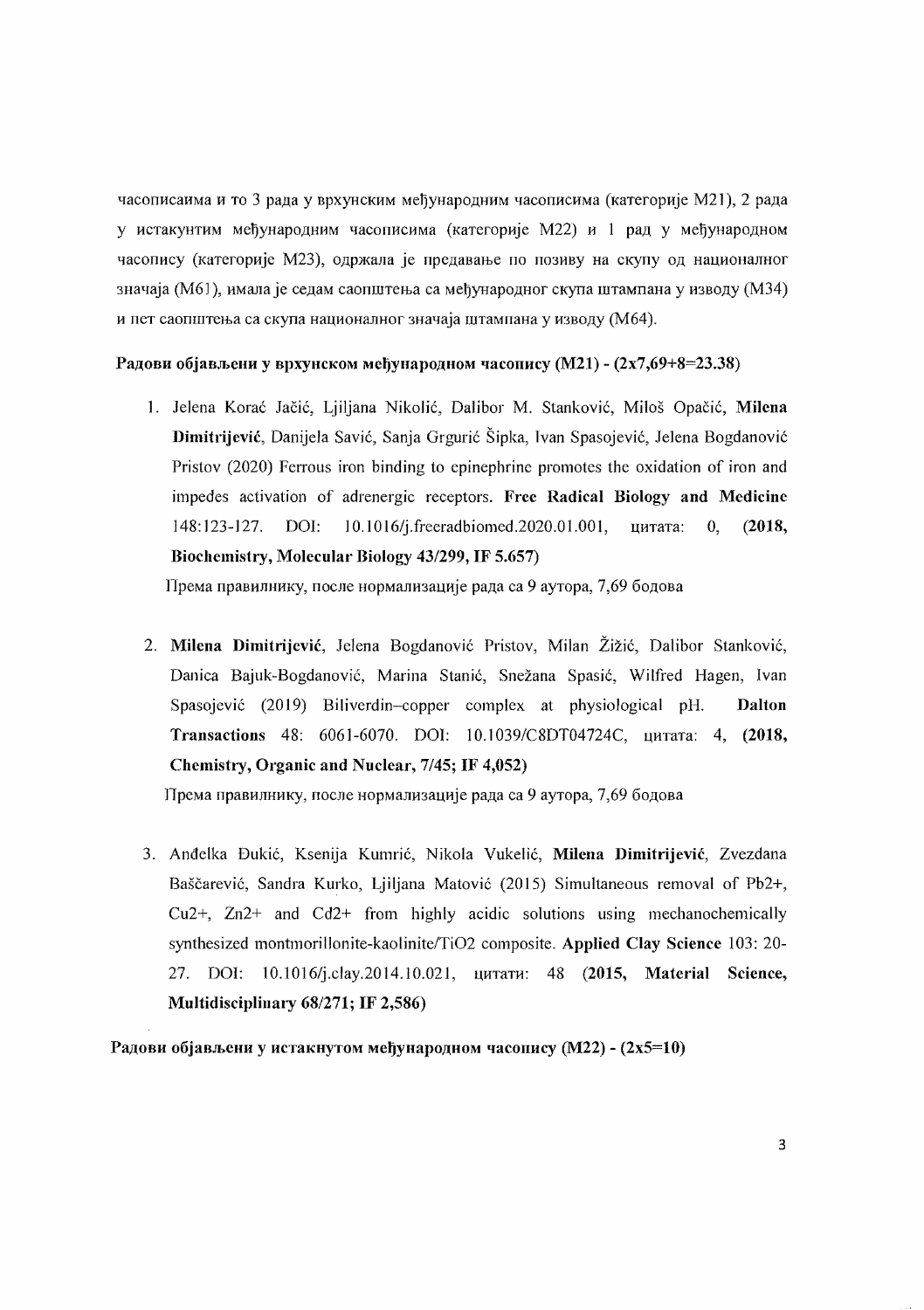- 4. Jasminka Milivojević, Dragan Radivojević, Mirjana Ruml, Milena Dimitrijević, Jelena Dragisic-Maksimovic (2016) Does microclimate under grey hail protection net affect biological and nutritional properties of 'Duke' highbush blueberry (Vaccinium corymbosum L.)?. Fruits 71:161-170 DOI: 10.1051/fruits/2016004, цитати: 7 (2016, Horticulture *14/36* IF 0,929)
- 5. Jelena Bogdanović-Pristov, Miloš Opačić, Milena Dimitrijević, Nikolina Babić, Ivan Spasojevic (2015) A method for in-gel fluorescent visualization of proteins after native and sodium dodecyl sulfate polyacrylamide gel electrophoresis Analytical Biochemistry 480: 6-10, DOI: 10.1016/j.ab.2015.04.006, цитати: 3, (2015, Chemistry, Analytical *34176;* IF 2,243)

#### Радови објављени у истакнутом међународном часопису (М23) -  $(1x3=3)$

6. Milena Dimitrijević, Milan Žižić, Mario Piccioli, Jelena Bogdanović Pristov, Ivan Spasojevic (2019) The conformation of biliverdin in dimethyl sulfoxide: implications for the coordination with copper Structural Chemistry 30: 2159-2166. DOI: 10.1007/s11224-019-01354-5, *цитати*: 1, (2018, Chemistry, Physical, 112/148; IF 1,642)

## Саопштења на међународиим скуповима штампани у изводу (М34)- (7x0,5=3,5 бодова):

- 7. Romanović M, Stanić M, Bogdanović Pristov J, Morina A, Dimitrijević M, Pittman J, Spasojevic I, The effects of ionizing irradiation on growth and lipid production in *Chlorella sorokiniana.* 7th European Phycological Congress, August 25-30 2019, Zagreb, Croatia, p 164.
- 8. Babić I, Dimitrijević M, Cvetić Antić T, "Effects of juglone on growth and enzyme activities in lettuce and cucumber seedings", 3rd International Conference on Plant Biology, June 9 -10 2018, Belgrade, Serbia, p 71.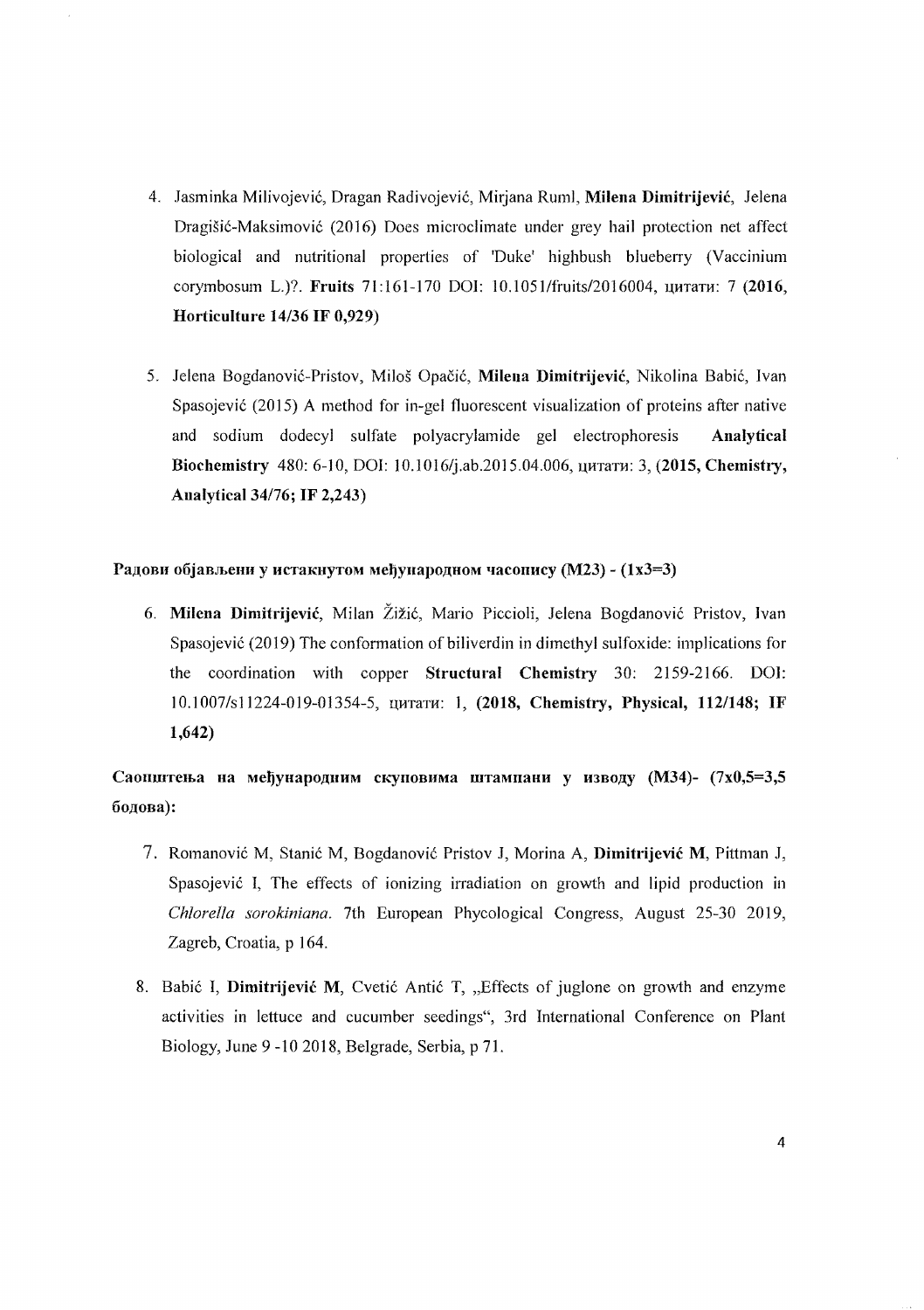- 9. Dumanović J, Dimitrijević M, Krnjajić S, Veljović Jovanović S, "GC-MS analysis of commercial essential oils of basil", 3rd Intemational Conference on Plant Biology, June 9 -10 2018, Belgrade, Serbia, p 113.
- 10. Dimitrijević M, Dragišić-Maksimović J, Maksimović V, Vučinić Ž, "Analysis of Pyridine Dinucleotide in apoplastic fluid from maize roots by UHPLC-MS/MS" 21th Symposium of the Serbian Plant Physiology Society, 2015, June  $17 - 20$ , Petnica, Serbia, p 46
- 11. Dimitrijević M, Kumrić K, Trtić-Petrović T, Đukić A, Grbović Novaković J, Matović Li, ., Removal of heavy metals from aqueous solutions by adsorption on raw and modified interstratified montmorillonite/kaolinite clay", 6th Symposium Chemistry and Environmental Protection EnviroChem 2013, May 23-242013, Vrsac, Serbia, p 174.
- 12. Pejin B, Savić A, Vučinić Ž, Radotić K, Dimitrijević M, Mojović M, "In vitro antihydroxyl radical activity of the fructooligosaccharides 1- kestose and nystose", 20th Symposium of the Serbian Plant Physiology Society, June 4-7 2013, Subotica, Serbia, p 63.
- 13. Pejin B, Savić A, Vučinić  $\check{Z}$ , Radotić K, Dimitrijević M, Mojović M, "Superoxide anion radical scavenging capacity of the diterpene alcohol phytol", 20th Symposium of the Serbian Plant Physiology Society, June 4-72013, Subotica, Serbia, p 91.

Предавање на скуповима националног значаја штампани у изводу (М62) - (1x1=1 бода):

14. Dimitrijević M, Spasojević I, Bogdanović Pristov J, "Fizičke osnove UV-VIS spektroskopije i njena primena u analizi biliverdina i njegovog kompleksa sa bakrom", Drugi kongres biologa Srbije, Septembar 25-30, 2018 Kladovo, Srbija.

### Саопштења на скуповима националног значаја штампани у изводу (М64) - (2x0,2=0,4 бода):

]5. Dimitrijevic M, Bogdanovic Pristov J, Zizic M, Stankovic D, Bajuk-Bogdanovic D, Stanić M, Spasić S, Hagen W, Spasojević I, "Biliverdin-Copper complex at the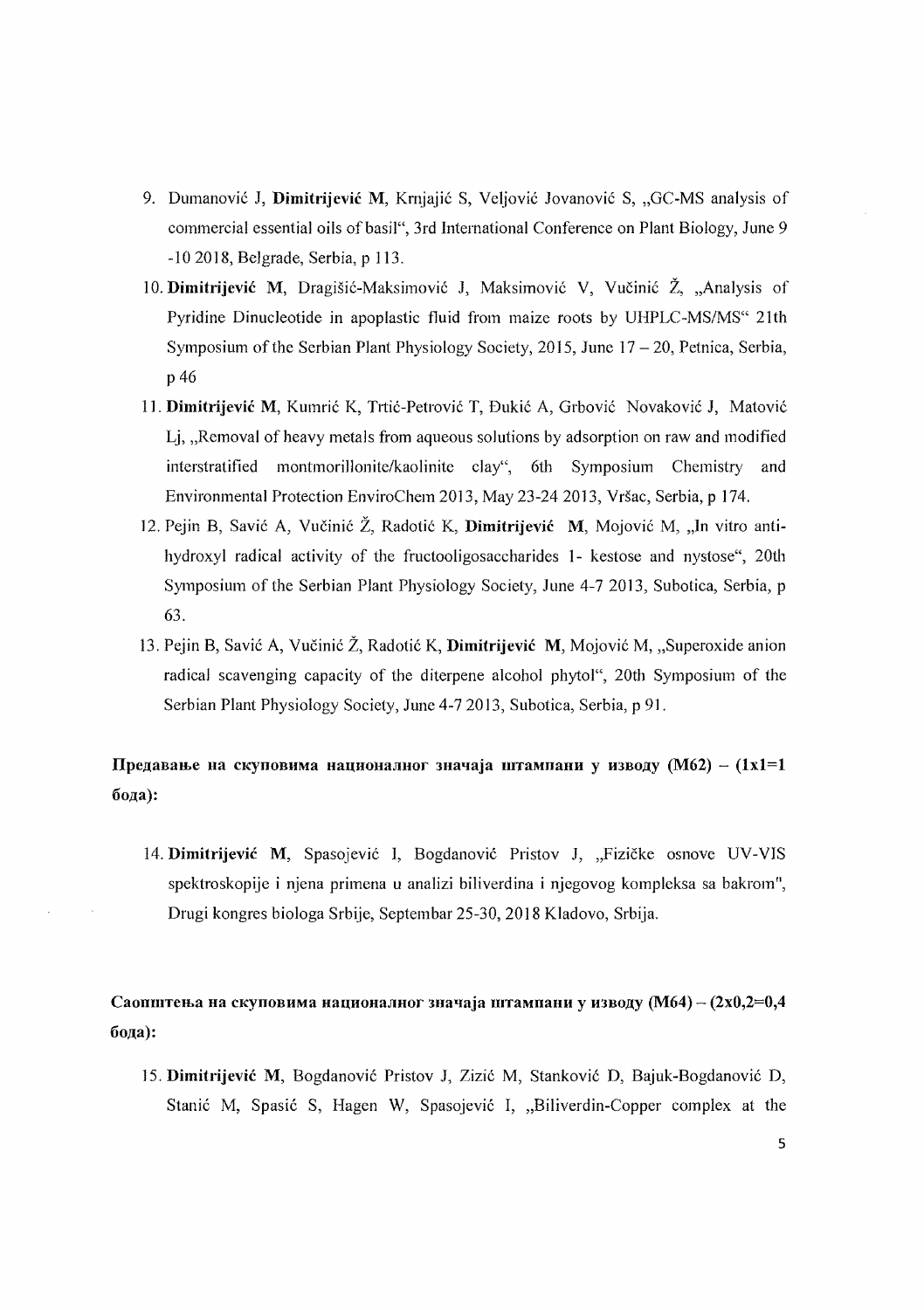physiological pH", Serbian Biochemical Society Eighth Conference: Coordination in Biochemistry and Life. November 16th, 2018. Novi Sad, Serbia

- 16. Vojvodić S, Stanić M, Romanović M, Dimitrijević M, Bogdanović Pristov J, Morina A, Pittman J, Spasojević I, "Hormetic effects of low-dose radiation on lipid production in *ChIarella sarakiniana",* Serbian Biochemical Society Eighth Conference: Coordination in Biochemistry and Life. November 16th, 2018. Novi Sad, Serbia
- 17. Misić D, Aničić N, Nestorović Zivković J, Dimitrijević M, Dumanović J, Šiler B, Gašić U, Matekalo D, Skorić M, "Hemotaksonomski markeri vrste *Nepeta Sibthorpii Benth.* kompleksa *(sect. Pycnonepela Benth.}",* Drugi kongres biologa Srbije, Septembar 25-30, 2018. Kladovo, Srbija.
- 18. Dumanové J, Dimitrijević M, Romanović M, Stanić M, "Uticaj niskih doza X zracenja na produkciju lipida jednocelijske alge *Chlamydomonas reinhardlii",* Drugi kongres biologa Srbije, Septembar 25-30,2018 Kladovo, Srbija.
- 19. Stanimirović A, Dimitrijević M, Stanić M, Vučinić Ž, Cvetić Antić T, "Aktivnost hinon reduktaze u celijskoj membrani izolovanoj iz korena kukuruza", Drugi kongres biologa Srbije, Septembar 25-30,2018. Kladovo, Srbija.

#### Одбрањена докторска дисертација (М70, 6 поена)

Димитријевић Милена (2020) Структурна и редокс анализа комплекса биливердина са јонима Cu(II), Факултет за физичку хемију, Универзитет у Београду.

#### 3. КРАТКА АНАЛИЗА РАДОВА

Научни рад др Милене Димитријевић се одвија у области биохемије, биофизике, физиологије и делом заштите животне средине. Кроз један део научног рада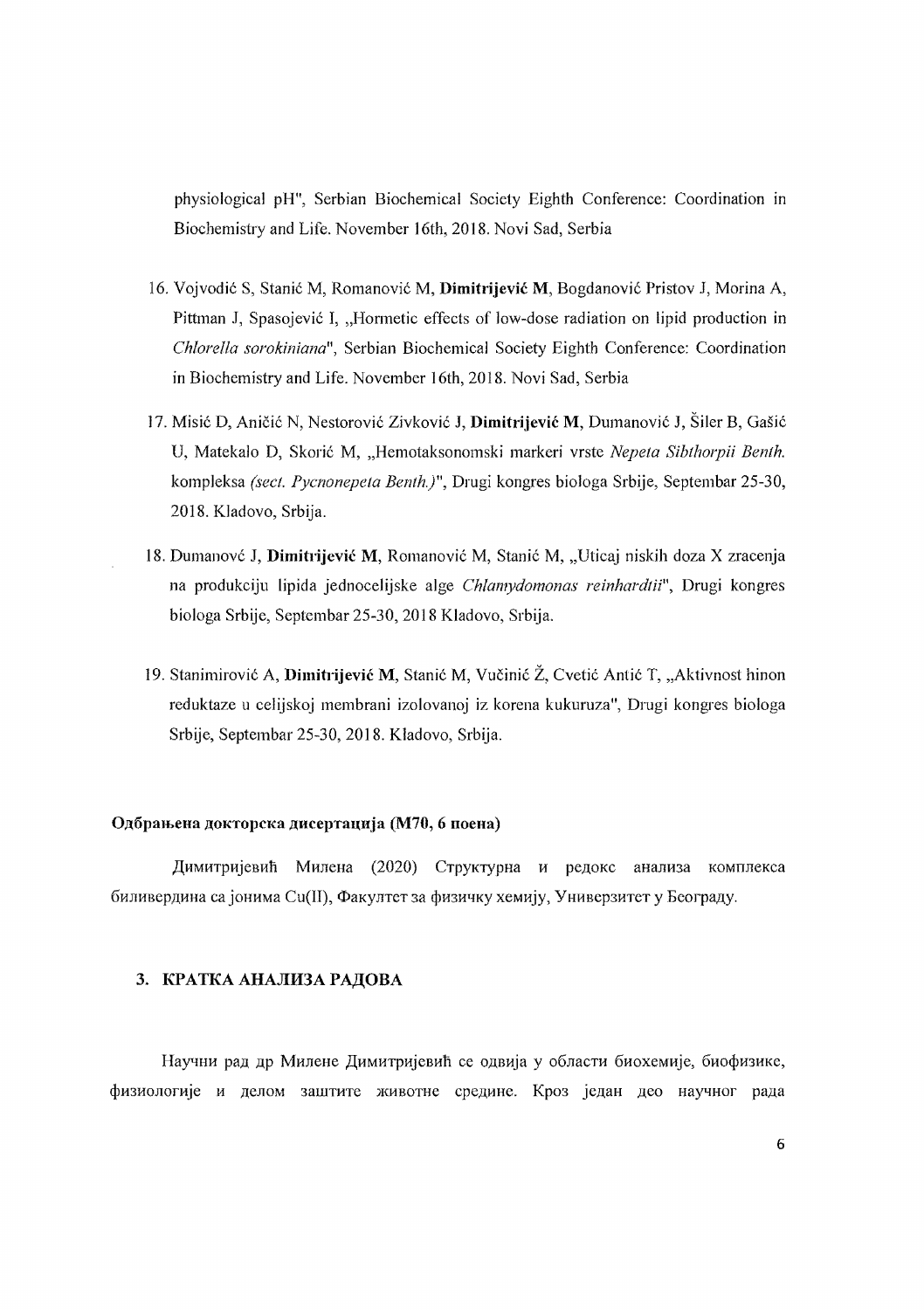кандидаткиње фокус је на интеракцији биолошки значајних молекула са редокс активним металима, пре свега бакром, али и гвожђем. Кандидаткиња је стекла вештине у области координационе хемије, успешно се снашла у различитим научним областима и показала мултидисциплинарни приступ истраживању који је неопходан у савременој науци. Такође, њена мултидисциплинарност се огледа и у примени различитих физичкохемијских метода, како у аналитици, тако и у тумачењу резултата.

У раду број 1 описана је интеракција епинефрина са Fe(II) који граде безбојан, стабилан, високо спински комплекс у стехиометрији 1:1 при физиолошком рН у анаеробним условима. У присуству  $O_2$ , долази до оксидације  $Fe(H)$  и стварања епинефрин-Fe(III) комплекса. За потврду формирања ових комплекса и испитивање њихових особина примењене су различите методе као што су спектрофотометрија, цикличка волтаметрија и метода наметнуте волтаже на делићу мембране у конфигурацији целе ћелије (patch clamp). У физиолошким условима доступно гвожђе за овакав тип интеракција може потицати из депоа гвожђа које је лабилно везано (labile iron pool). У овом раду је показано да лабилно гвожђе у интеракцији са епинефрином инхибира везивање овог неуротрансмитора за адренергичке рецепторе, што имплицира могућу улогу гвожђа као модулатора биолошке активности лиганда. Резултати овог рада пружају могућности за даља испитивања. Прооксидациона активност епинефрин-Fe(II) комплекса може представљати везу између хроничног стреса и кардиоваскуларних проблема. Овакве интеракције могу бити важне у хуманим патологијама које су повезане са прекомерним оптерећењем или недостатком гвожђа.

У радовима 2 и 6, као и предавању 14 и у саопштењу 15 испитиване су структурне и редокс особине комплекса биливердина са јонима  $Cu(II)$  при физиолошком рН и у органском растварачу. Примењен је сет различитих физичкохемијским метода које укључују: спетрофотометрију, масену спектрометрију, раманску и флуоросцентну спектроскопију, полариграфију, цикличну волтаметрију, нуклеарну магнетну резонацију и електрон парамагнетну резонацију. Показано је да биливердин и бакар формирају стабилан комплекс у стехиометрији 1:1 у воденом раствору на физиолошкој рН. Биливердин показује већу стабилност у комплексу због додатне делокализација  $\pi$ електронског облака, док сам комплекс има изразита парамагнетна својства. Бакар у комплексу је у оксидационом стању Cu(I), док се биливердин налази у форми катјонског

 $\overline{7}$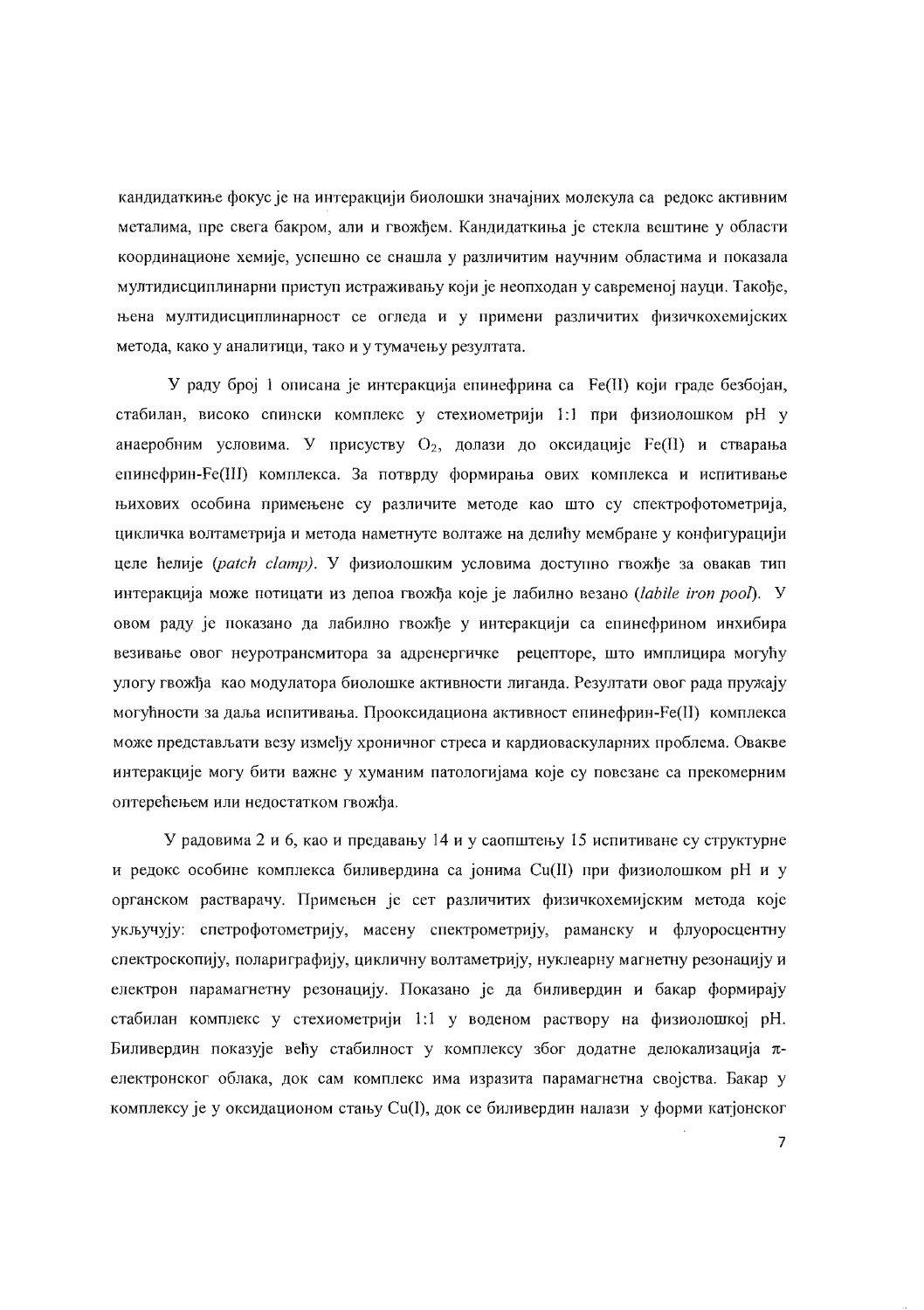радикала. Комплекс је подложан оксидацији, али не и редукцији. Овим резултатима се доприноси решавању бројних питања у области порфиринске хемије, посебнона пољу интеракције бакра са порфиринским молекулом биливердин. Ови резултати могу допринети и развоју миметика за металоензиме, док комплекс биливердина са бакром потенцијално представља нови биолошки ентитет у "роо!" лабилног бакра. Резултати могу да објасне и питање великог енергетског утрошка приликом конверзије физиолошки безопасног биливердина у потенцијално токсични билирубин. Даље је показано да биливердин и бакар не граде комплекс у органском растварачу, диметил сулфоксиду. У раду 6 додатно је испитана конформације биливердина у овим условима, а резултати су допуњени теоријским моделовањем. У органском растварачу су сва четири атома азота протонован у биливердину, дошло је до промене у интрамолекулским водоничним везама, у конформацији и долази до нове прерасподеле наелектрисања. Ово доприноси разумевању утицаја који могу имати растварачи, односно средина, на структурне промене и особине овог, као и код других биолошки значајних молекула, што за последицу може имати њихове промењене физичкохемијске и биохемијске/фармаколошке особине.

У раду број 3 и саопштењу 12 испитивана је могућност примене композитног материјала на бази монтморионита и каолинита са додатком TiO<sub>2</sub>, добијеног механохемијским поступком, за адсорпцију тешких метала из киселих водених раствора. Микроструктурном карактеризацијом добијених прахова утврђено је да је након механичке активације дошло до промене морфологије праха, уз појаву мањих честица неправилног облика и оштрих ивица које изграђују крупније агломерате. Енергентски дисперзивном спектроскопском анализом прахова уочена је појава мањих кластера  $TiO<sub>2</sub>$ , тј. утврђено је TiO<sub>2</sub> није у потпуности хомогено распоређен у микроструктури праха, али да повећава капацитет глине за адсопцију тешких метала. Анализа је рађена на узорцима воде из Борског језера, са високом стопом загађености тешким металима.

Рад број 4 приказује резултате тестирања разлика на фенологији, вегетативном и репродуктивном потенцијалу и особинама квалитета воћа гајених на отвореном пољу и под мрежама за заштиту од града код боровница (Vaccinium corymbosum L.) у две узастопне године (2013, 2014). Прећен је интензитет светлости, температура ваздуха и релативна влажност заједно са биолошким својствима (време цветања и зрења, висина и запремина грма, број цвећа и плодова по грму, проценат плода и принос по грму), као и

8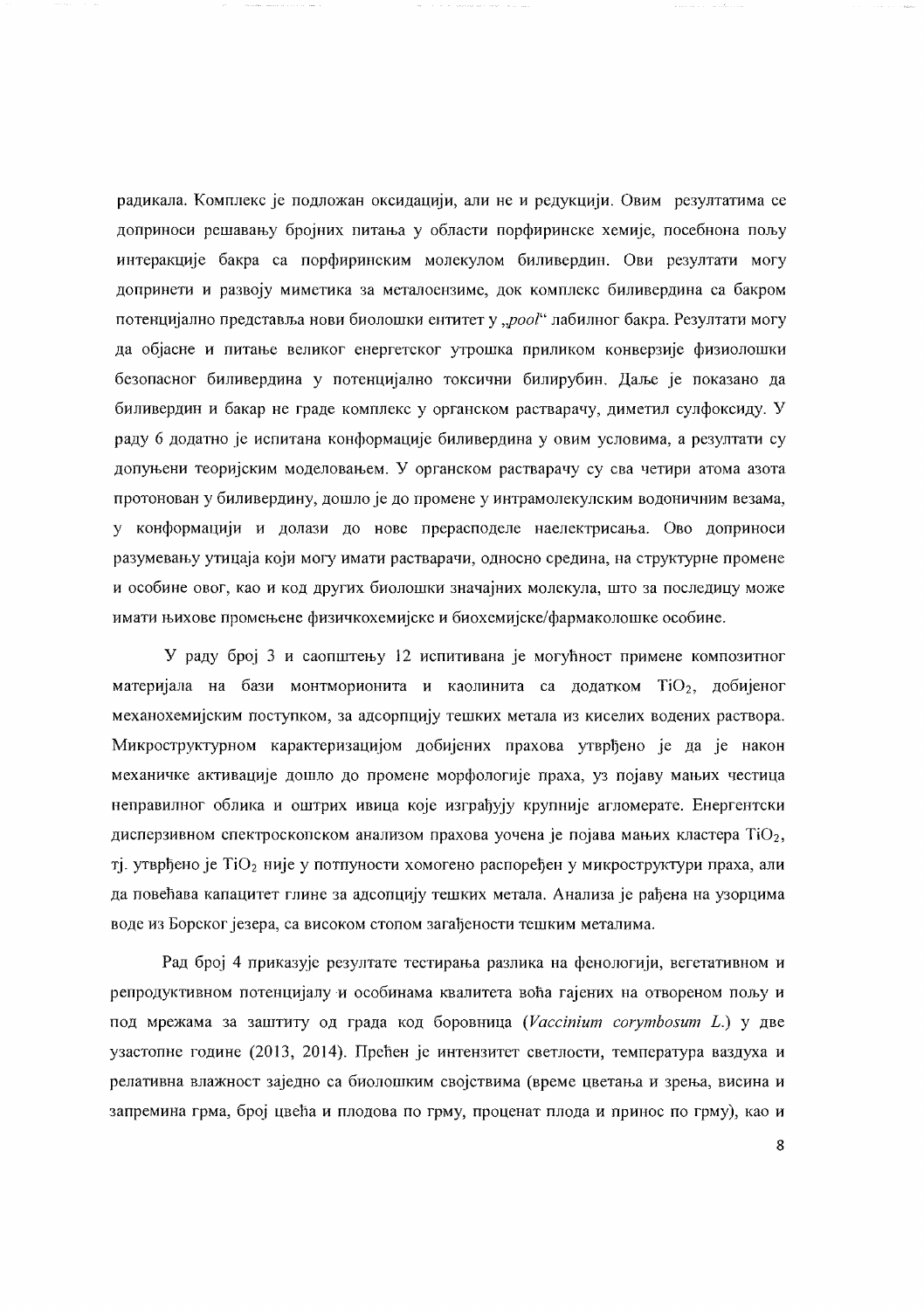квалитета плода: биометријски (тежина воћа, индекс облика плода и број семенки по плоду) и храњиви (садржај растворљивих чврстих састојака, киселост, укупан садржај антоцијанида, укупни садржај фенола и укупна антиоксидативна способност). Резултати су покзали да употреба мреже за заштитут од града јесте препоручљива чиме се обезбеђује повећана производња воћа без негативних ефеката на њихов квалитет.

У публикацији број 5 приказана је нова брза, једноставна и јефтина метода за бројање протеина на геловима, после денатуришуће и нативне електрофорезе. Метода је заснована на оксидацији триптофана којом се добију нове флуорофоре са појачаном флуоросценцијом која је померена у односу на нативну флуоросценцију протеина. Ово омогућава да се траке визуелизују употребом флуоросцентних скенра.

Поред описаних резултата који су публиковани у међународним часописаима, кандидаткиња је учествовала и у другим истраживањима чији су резултати приказани у саопштењима на скуповима међународног и националног значаја и где се посебно огледа њена експертиза рада на аналитичким методама као што су течна хроматографија са масеном детекцијом (саопштење број 10), гасна хроматографија са масеном десеткцијом (саопштења број 7, 9 и 17) и флуоросцентна спектроскопија (саопштења број 8, 12, 13, 16 и  $18).$ 

#### 4. ЦИТИРАНОСТ

Унакрсним прегледом база података Web of Science, Scopus и Google Scholar, пронађени су и приказани цитати радова кандидата. Радови др Милене Димитријевућ су цитирани укупно 57 пута (са 1 аутоцитатом), од тога 48 цитирани у часорисима са ISI листе. Кандидаткињин Хиршов индекс је 3.

Списак радова који су цитирани, без аутоцитата, са радовима у којима су цитирани: Milena Dimitrijević, Milan Žižić, Mario Piccioli, Jelena Bogdanović Pristov, Ivan Spasojević (2019) The conformation of biliverdin in dimethyl sulfoxide: implications for the coordination with copper Structural Chemistry 30: 2159-2166, цитиран је 1 пута у: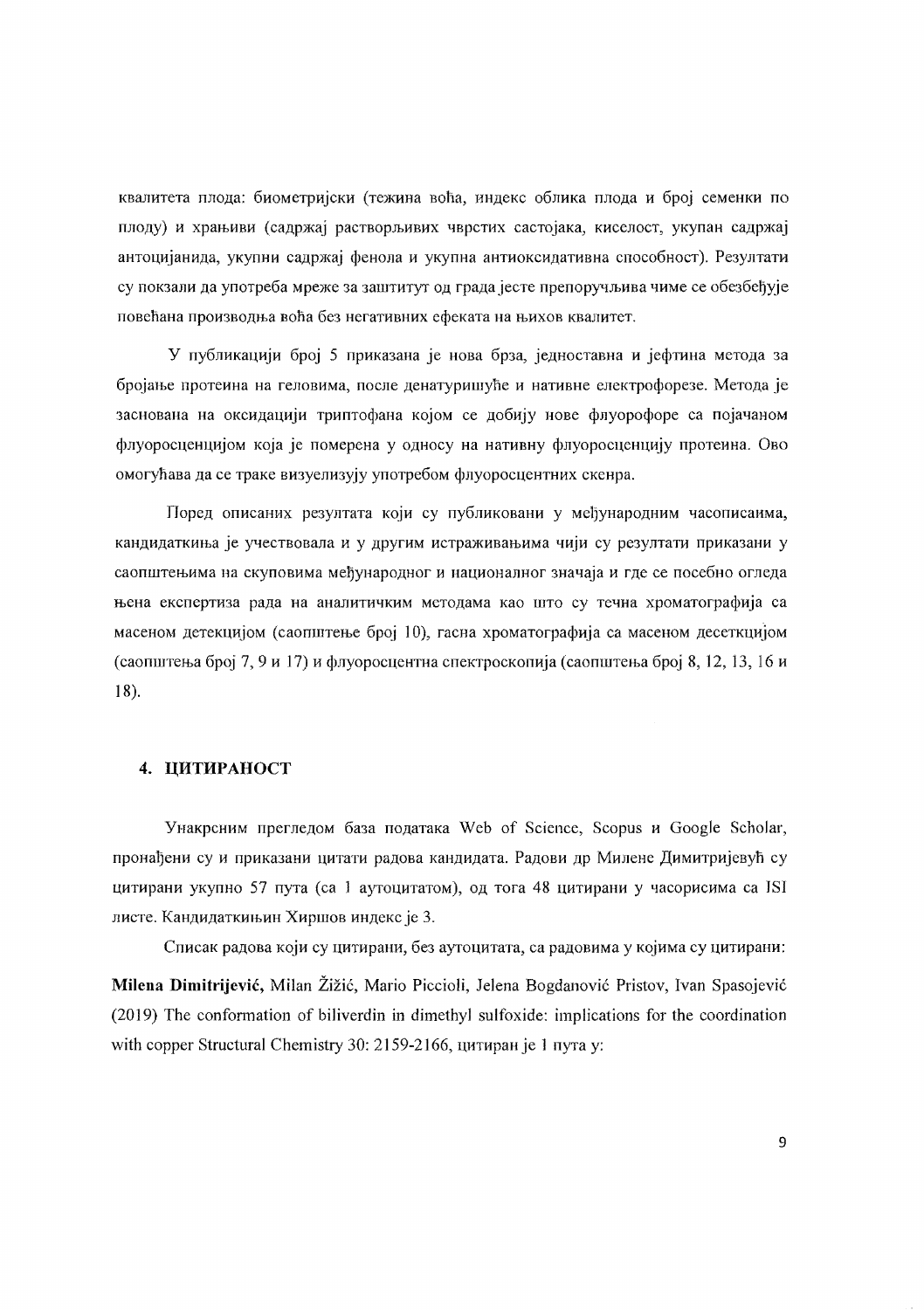1. Chena, Zhuang, Yang-yi Liua, Xiao-xiao Hea, and Jin-quan Chena (2019) Ultrafast excited state dynamics of biliverdin dimethyl Ester coordinate with zinc ions. Chinese Journal of Chemical Physics

Milena Dimitrijević, Jelena Bogdanović Pristov, Milan Žižić, Dalibor Stanković, Danica Bajuk-Bogdanović, Marina Stanić, Snežana Spasić, Wilfred Hagen, Ivan Spasojević (2019) Biliverdincopper complex at physiological pH. Dalton Transactions 48: 6061-6070, цитиран је 4 пут у:

- 2. Zhao, L., Liu, Y., Xing, R., & Yan, X. (2020). Supramolecular photothermal effects: A promising mechanism for efficient thermal conversion. Angewandte Chemie International Edition, 59(10),3793-3801.
- 3. Milena Dimitrijević, Milan Žižić, Mario Piccioli, Jelena Bogdanović Pristov, Ivan Spasojević (2019) The conformation of biliverdin in dimethyl sulfoxide: implications for the coordination with copper Structural Chemistry 30: 2159-2166.
- 4. Zhuang Chen, Yang-yi Liua, Xiao-xiao He, Jin-quan Chen (2020) Ultrafast excited state dynamics of biliverdin dimethyl Ester coordinate with zinc ions. Chinese Journal of Chemical Physics 2020(1 ):69-74
- 5. B. Božić Cvijan (2019) In vitro interakcije jona bakra sa bilirubinom i B-laktamskim antibioticima - doktorska disertacija

Jelena Bogdanović-Pristov, Miloš Opačić, Milena Dimitrijević, Nikolina Babić, Ivan Spasojevi6 (2015) A method for in-gel fluorescent visualization of proteins after native and sodium dodecyl sulfate polyacrylamide gel eleetrophoresis Analytical Biochemistry 480: 6-10, цитиран је 3 лут у :

- 6. Dolak, İ., Keçili, R., Onat, R., Ziyadanoğulları, B., Ersöz, A., Say, R. (2018) Molecularly imprinted affinity cryogels for the selective recognition of myoglobin in blood serum. Journal of Molecular Structure, 1174: 171-176.
- 7. Piao, H., Choi, D., Lee, S., Wang, W., Son, Y. (2016). On/off switching in field assisted ion transport through a polymer membrane system. Electrochimica Acta, 209: 47] -478.
- 8. Pristov, J. B., Spasojević, I. (2018). A One-Step Staining Protocol for In-Gel Fluorescent Visualization of Proteins. In Protein Gel Detection and Imaging (pp. 149-158). Humana Press, New York, NY.

Jasminka Milivojević, Dragan Radivojević, Mirjana Ruml, Milena Dimitrijević, Jelena Dragisic-Maksimovic (2016) Does microclimate under grey haiJ protection net affect biological and nutritional properties of 'Duke' highbush blueberry (Vaccinium corymbosum L.)? Fruits 71:161-170, цитиран је 7 пута, у: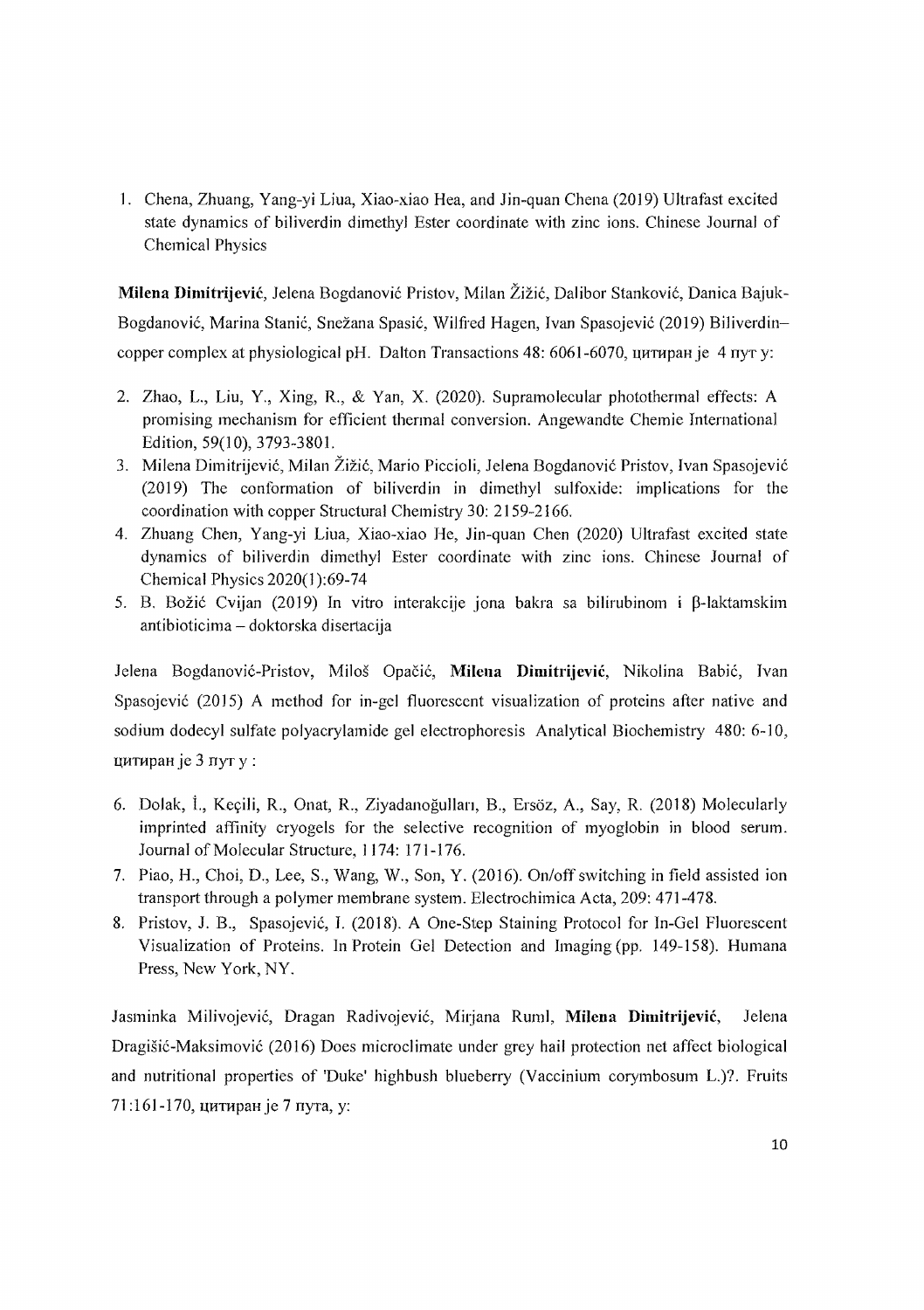- 9. Milic, B., Tarlanovic, l., Keserovic, Z., Magazin, N., Miodragovic, M., Popara, G. (2018). Bioregulators can improve fruit size, yield and plant growth of northern highbush blueberry (Vaccinium corymbosum L.). Scientia Horticulturae, 235, 214-220.
- 10. Akšić, M. F., Tosti, T., Sredojević, M., Milivojević, J., Meland, M., Natić, M. (2019). Comparison of sugar profile between leaves and fruits of blueberry and strawberry cultivars grown in organic and integrated production system. Plants, 8(7), 205.
- 1 L Milivojevi6, 1. M., Radivojevic, D. D., Ruml, M. M., UroseviC, S. S., Maksimovic, J. 1. D. (2017). Uticaj sive protivgradne mreze na kvalitet ploda borovnice *(Vaccinium corymbosum l.*) sorte *"Bluecrop*". Arab Universities Journal of Agricultural Sciences, 62(4.
- 12. Knap, T., Bandelj, D. Genetska raznolikost in primerjava fig istre s kolekcijo usda v kaliforniji. *Zbornik referatov,* 12l.
- 13. Milivojević, J. M., Radivojević, D. D., Ruml, M. M., Urošević, S. S., Dragišić-Maksimović, 1. *l.* (20 J7). Effect of a grey hail protection net on the fruit quality of the 'Bluecrop'. high bush blueberry *(Vaccinium corymbosum L.)*. Journal of Agricultural Sciences, 62(4), 329-339.
- ]4. Fotiric Aksic, M., Dabic Zagorac, D., Sredojevic, M., Milivojevi6, 1., Gasic, n, Meland, M., Natić, M. (2019). Chemometric Characterization of Strawberries and Blueberries according to Their Phenolic Profile: Combined Effect of Cultivar and Cultivation System. Molecules, 24(23), 43] O.

Andelka Duki6, Ksenija Kumric, Nikola Vukeli6, **Milcna Dimitrijcvic,** Zvezdana Bascarevic, Sandra Kurko, Ljiljana Matovic (2015) Simultaneous removal of Pb2+, Cu2+, Zn2+ and Cd2+ from highly acidic solutions using mechanochemically synthesized montmorillonitekaolinite/TiO2 composite. Applied Clay Science 103: 20-27. цитиран је 48 пута у:

- 15. Zare-Dorabei, R., Ferdowsi, S. M., Barzin, A., Tadjarodi, A. (2016). Highly efficient simultaneous ultrasonic-assisted adsorption of Pb (II), Cd (II), Ni (II) and Cu (II) ions from aqueous solutions by graphene oxide modified with 2, 2'-dipyridylamine: central eomposite design optimization. Ultrasonics sonochemistry, 32,265-276.
- 16. Vhahangwele, M., Mugera, G. W. (2015). The potential of ball-milled South African bentonite clay for attenuation of heavy metals from acidic wastewaters: Simultaneous sorption of Co2+, Cu2+, Ni2+, Pb2+, and Zn2+ ions. Journal of Environmental Chemical Engineering, 3(4), 2416-2425.
- 17. Ismadji, S., Tong, D. S., Soetaredjo, F. E., Ayucitra, A., Yu, W. H., Zhou, C. H. (2016). Bentonite hydrochar composite for removal of ammonium from Koi fish tank. Applied Clay Science, 119, 146-154.
- 18. Zare, E. N., Lakouraj, M. M., Ramezani, A. (2016). Efficient sorption of Pb (II) from an aqueous solution using a poly (aniline-co-3-aminobenzoic acid)-based magnetic core-shell nanocomposite. New loumal of Chemistry, 40(3), 2521-2529.
- 19. Yadav, V. B., Gadi, R., Kalra, S. (2019). Clay based nanocomposites for removal of heavy metals from water: a review. Joumal of environmental management, 232, 803-817.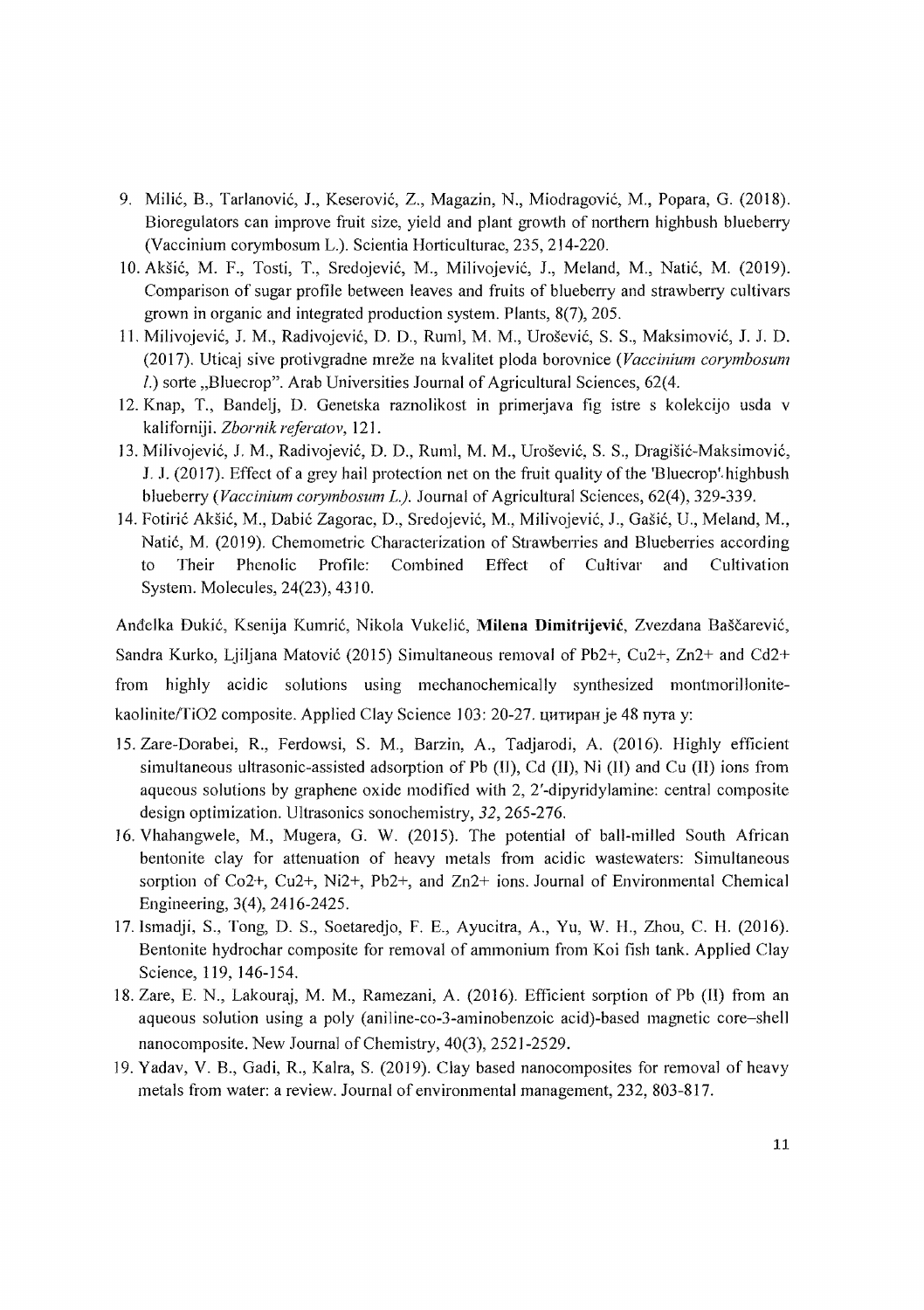- 20. Masindi, V., Gitari, M. W., Tutu, H., DeBeer, M. (2015). Efficiency of ball milled South African bentonite clay for remediation of acid mine drainage. Journal of Water Process Engineering, 8, 227-240.
- 21. Maleki, S., Karimi-Jashni, A. (2017). Effect of ball milling process on the structure of local clay and its adsorption performance for Ni (II) removal. Applied Clay Science, 137,213-224.
- 22. Wu, J., Wang, B., Blaney, L., Peng, G., Chen, P., Cui, Y., Yu, G. (2019). Degradation of sulfamethazine by persulfate activated with organo-montmorillonite supported nano-zero valent iron. Chemical Engineering Journal, 361, 99-108.
- 23. Sahithya, K., Das, D., Das, N. (2015). Effective removal of dichlorvos from aqueous solution using biopolymer modified MMT-CuO composites: equilibrium, kinetic and thermodynamic studies. Journal of Molecular Liquids, 211, 821-830.
- 24. Alimohammady, M., Jahangiri, M., Kiani, F., Tahermansouri, H. (2017). Highly efficient simultaneous adsorption of Cd  $(II)$ , Hg  $(II)$  and As  $(III)$  ions from aqueous solutions by modification of graphene oxide with 3-aminopyrazole: central composite design optimization. New Journal of Chemistry, 41(17),8905-8919.
- 25. Liu, J., Wu, X., Hu, Y., Dai, C., Peng, O., Liang, D.  $(2016)$ . Effects of Cu  $(II)$  on the adsorption behaviors of Cr (III) and Cr (VI) onto kaolin. Journal of Chemistry, 2016.
- 26. Sahu, M. K., Mandal, S., Yadav, L. S., Dash, S. S., Patel, R. K. (2016). Equilibrium and kinetic studies of Cd (II) ion adsorption from aqueous solution by activated red mud. Desalination and Water Treatment, 57(30), 14251-14265.
- 27. Burham, N., Sayed, M. (2016). Adsorption behavior of  $Cd2+$  and  $Zn2+$  onto natural Egyptian bentonitic clay. Minerals, 6(4), 129.
- 28. Sahithya, K., Das, D.,Das, N. (2016). Adsorptive removal of monocrotophos from aqueous solution using biopolymer modified montmorillonite-CuO composites: equilibrium, kinetic and thermodynamic studies. Process Safety and Environmental Protection, 99, 43-54.
- 29. Chai, W., Huang, Y., Su, S., Han, G., Liu, J., Cao, Y. (2017). Adsorption behavior of Zn (II) onto natural minerals in wastewater. A comparative study of bentonite and kaolinite. Physicochemical Problems of Mineral Processing, 53.
- 30. Zhu, C., Dong, X., Chen, Z., Naidu, R. (2016). Adsorption of aqueous Pb (II), Cu (II), Zn (II) ions by amorphous tin (VI) hydrogen phosphate: an excellent inorganic adsorbent. International journal of environmental science and technology, 13(5), 1257-1268.
- 31. Alexander, J. A., Surajudeen, A., Aliyu, E. N. U., Omeiza, A. U., & Zaini, M. A. A. (2017). Multi-metals column adsorption of lead (II), cadmium (II) and manganese (II) onto natural bentonite clay. Water Science and Technology, 76(8), 2232-2241.
- 32. Kravchenko, G. V., Domoroshchina, E. N., Kuz'micheva, G. M., Gaynanova, A. A., Amarantov, S. V., Pirutko, L. V., Kopylova, E. V. (2016). Zeolite-titanium dioxide nanocomposites: Preparation, characterization, and adsorption properties. Nanotechnologies in Russia, 11(9-10), 579-592.
- 33. Alexander, J. A., Zaini, M. A. A., Abdulsalam, S., Aliyu EI-Nafaty, U., Aroke, U. O. (2019). Isotherm studies of lead (II), manganese (II), and cadmium (II) adsorption by Nigerian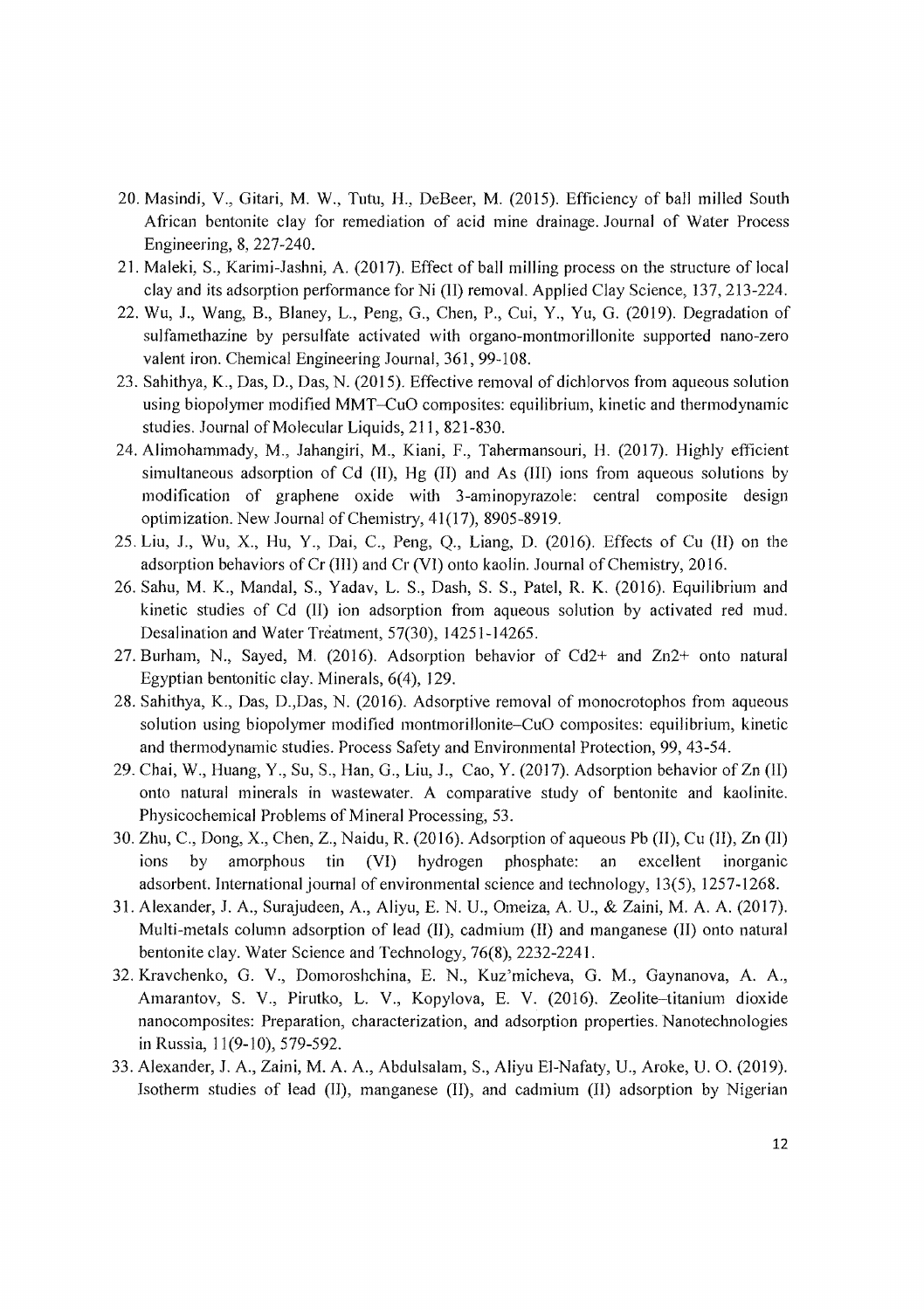bentonite clay in single and multimetal solutions. Particulate Science and Technology, 37(4), 403-413.

- 34. Wang, X., Donovan, A. R., Patel, R. L., Shi, H., Liang, X. (2016). Adsorption of metal and metalloid ions onto nanoporous microparticles functionalized by atomic layer deposition. Journal of Environmental Chemical Engineering, 4(4), 3767-3774.
- 35. Sayed, M., Burham, N.  $(2018)$ . Removal of cadmium  $(II)$  from aqueous solution and natural water samples using polyurethane foam/organobentonite/iron oxide nanocomposite adsorbent. International journal of environmental science and technology, 15(1), 105-118.
- 36. Aziz, F., Ouazzani, N., Mandi, L., Muhammad, M., Uheida, A. (2017). Composite nanofibers of polyacrylonitrile/natural clay for decontamination of water containing Pb (II), Cu (II), Zn (II) and pesticides. Separation Science and Technology, 52(1),58-70.
- 37. Hang, Y., Yin, H., Ji, Y., Liu, Y., Lu, Z., Wang, A., Yin, H. (2017). Adsorption Performances of Naked and 3-Aminopropyl Triethoxysilane-Modified Mesoporous Ti02 Hollow Nanospheres for Cu2+, Cd2+, Pb2+, and Cr (VI) Ions. Journal of Nanoscience and Nanotechnology, 17(8),5539-5549.
- 38. Nazerdeylami, S.,Zare-Dorabei, R. (2019). Simultaneous adsorption of  $Hg2+$ , Cd2+ and  $Cu2+$  ions from aqueous solution with mesoporous silica/ $DZ$  and conditions optimise with experimental design: kinetic and isothermal studies. Micro  $\&$  Nano Letters, 14(8), 823-827.
- 39. Masindi, V. (2017). Application of cryptocrystalline magnesite-bentonite clay hybrid for defluoridation of underground water resources: implication for point of use treatment. Journal of Water Reuse and Desalination, 7(3), 338-352.
- 40. Vardikar, H. S., Bhanvase, B. A., Rathod, A. P., Sonawane, S. H. (2018). Sonochemical synthesis, characterization and sorption study of Kaolin-Chitosan-Ti02 ternary nanocomposite: Advantage over conventional method. Materials Chemistry and Physics, 217,457-467.
- 41. Yan, L., Chang, W., Shen, Y., Wang, L., Sun, H., LIi, T. (2016). The adsorption of lead ions on mesoporous TiO *2/SiO* 2 composite. Journal of Xi'an Polytechnic University, (5), 7.
- 42. Masindi, V., Gitari, W. M., Tutu, H. (2017). Simultaneous sorption of As, B, Cr, Mo and Se from coal fly ash leachates by AI3+-pillared bentonite clay: implication for the construction of activated geo-synthetic clay liner. Water Practice and Technology, 12(1), 186-201.
- 43. Yadav, V. B., Gadi, R., Kalra, S. (2019). Adsorption of lead on clay-CNT nanocomposite in aqueous media by UV -Vis-spectrophotometer: kinetics and thermodynamic studies. Emergent Materials, 2(4), 441-451.
- 44. Goletti, N. M. M., Giscard, K. K., Bertrand, N. G., Antoine, N. J., Yanick, A. G. (2018). Adsorption of Copper (II) Ions from Aqueous Solutions by Using Natural Saponins-Clay Modified Materials: Isotherm, Kinetic and Thennodynamics. American Journal of Chemistry, 8(2), 29-35.
- 45. Soetaredjo, F. E., Ju, Y. H., Ismadji, S., Ayucitra, A. (2017). Removal of Cu (II) and Pb (II) from wastewater using biochar-clay nanocomposite. Desalination and Water Treatment, 82, 188-200.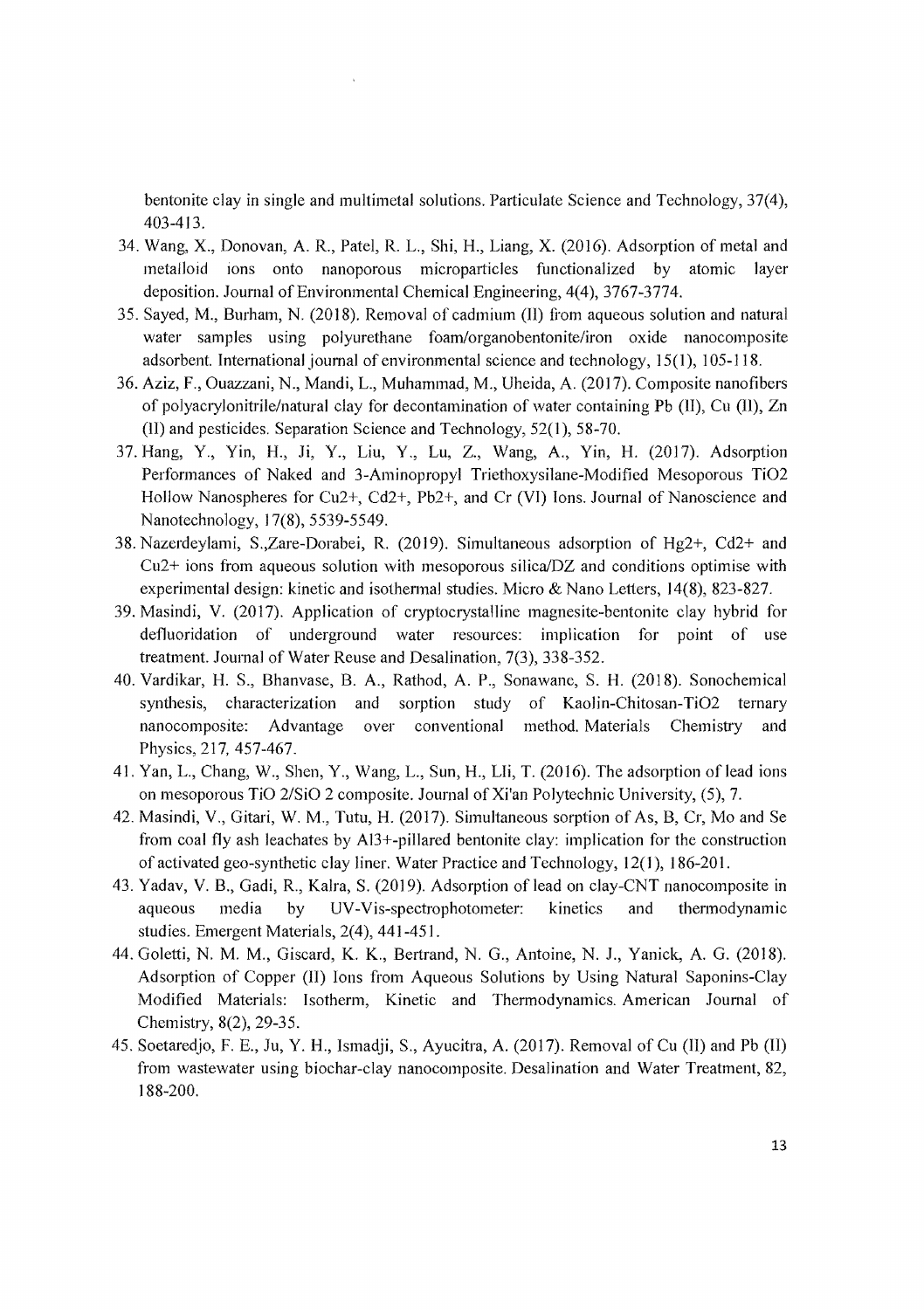- 46. Rasilingwani, T. E. (2018). Removal of Congo red dye from aqueous solution using a clay based nanocomposite - doctoral dissertation.
- 47. Freitas, E. D., Carmo, A. C. R., Neto, A. A., Vieira, M. G. A. (2017). Binary adsorption of silver and copper on Verde-lodo bentonite: Kinetic and equilibrium study. Applied Clay Science, 137, 69-76.
- 48. Yang, W., Tang, Q., Wei, J., Ran, Y., Chai, L., Wang, H. (2016). Enhanced removal of Cd (II) and Pb (II) by composites of mesoporous carbon stabilized alumina. Applied Surface Science, 369,215-223.
- 49. Pourebrahim, F., Ghaedi, M., Dashtian, K., Heidari, F., Kheirandish, S. (2017). Simultaneous removing of Pb2+ ions and alizarin red S dye after their complexation by ultrasonic waves coupled adsorption process: spectrophotometry detection and optimization study. Ultrasonics sonochemistry, 35, 51-60.
- 50. Masindi, V., Gitari, M. W., Tutu, H., DeBeer, M. (2015). Efficiency of ball milled South African bentonite clay for remediation of acid mine drainage. Journal of Water Process Engineering, 8, 227-240.
- 51. de Freitas, E. D., de Almeida, H. J., de Almeida Neto, A. F., Vieira, M. G. A. (2018). Continuous adsorption of silver and copper by Verde-Iodo bentonite in a fixed bed flowthrough column. Journal of Cleaner Production, 171,613-621.
- 52. Wang, Z. H., Yue, B. Y., Teng, J., Jiao, F. P., Jiang, X. Y., Yu, J. G., Chen, X. Q. (2016). Tartaric acid modified graphene oxide as a novel adsorbent for high-efficiently removal of Cu (11) and Pb (II) from aqueous solutions. Journal of the Taiwan Institute of Chemical Engineers, 66, 181-] 90.
- 53. Kravchenko, G. V., Domoroshchina, E. N., Kuz'micheva, G. M., Gaynanova, A. A., Amarantov, S. V., Pirutko, L. V., Kopylova, E. V. (2016). Zeolite-titanium dioxide nanocomposites: Preparation, characterization, and adsorption properties. Nanotechnologies in Russia, 11(9-10),579-592.
- 54. Ruiz-Hitzky, E., Aranda, P., Akkari, M., Khaorapapong, N., Ogawa, M. (2019). Photoactive nanoarchitectures based on clays incorporating TiO2 and ZnO nanoparticles. Beilstein journal of nanotechnology, 10(1), 1140-1156.
- 55. Đukić, A. B., Kumrić, K. R., Vukelić, N. S., Stojanović, Z. S., Stojmenović, M. D., Milošević, S. S., Matović, L. L. (2015). Influence of ageing of milled clay and its composite with  $TiO2$  on the heavy metal adsorption characteristics. Ceramics International,  $41(3)$ , 5129-5137.
- 56. Petra, L., Billik, P., Melichova, Z., & Komadel, P. (2017). Mechanochemically activated saponite as materials for Cu2+ and Ni2+ removal from aqueous solutions. *Applied Clay Science,* 143,22-28.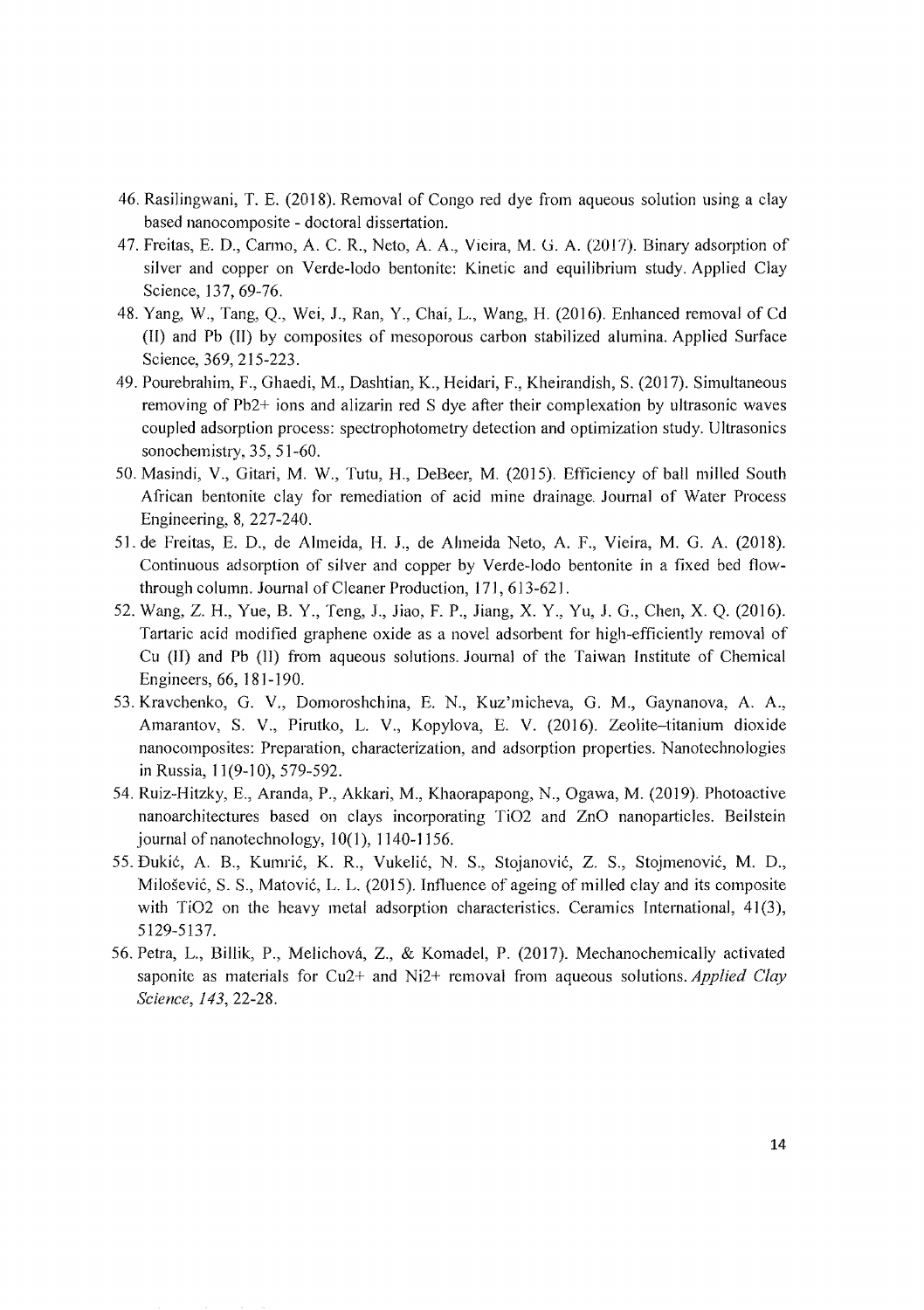#### 5. КВАЛИТАТИВНИ  $\overline{\mathbf{M}}$ ПОКАЗАТЕЉИ **НАУЧНОГ АНГАЖМАНА** ДОПРИНОС УНАПРЕЂЕЊУ НАУЧНОГ И ОБРАЗОВНОГ РАДА

Кандидаткиња је ангажована у извођењу вежбе на предмету "Фотохемија" на Факултета за физичку хемију Универзитета у Београду (школске 2018/2019 и 2019/2020), као и у држању предавања и извођењу вежбе у оквиру предмета "Биофизичка инструментација" на мастер студијама Биолошког факултета Универзитета у Београду (школске 2018/2019 и 2019/2020).

#### 5.1 Међународна сарадња

Др Милена Димитријевић је учесник пројекта SPS G5320: "Radiation Hormesis for Higher Microalgae Biofuels Yield" финансиран од стране НАТО програма Наука за мир и безбедност под руководством Др Ивана Спасојевић и COST акције CA15133: "The Biogenesis of Iron-sulfur Proteins: from Cellular Biology to Molecular Aspects (FeSBioNet)".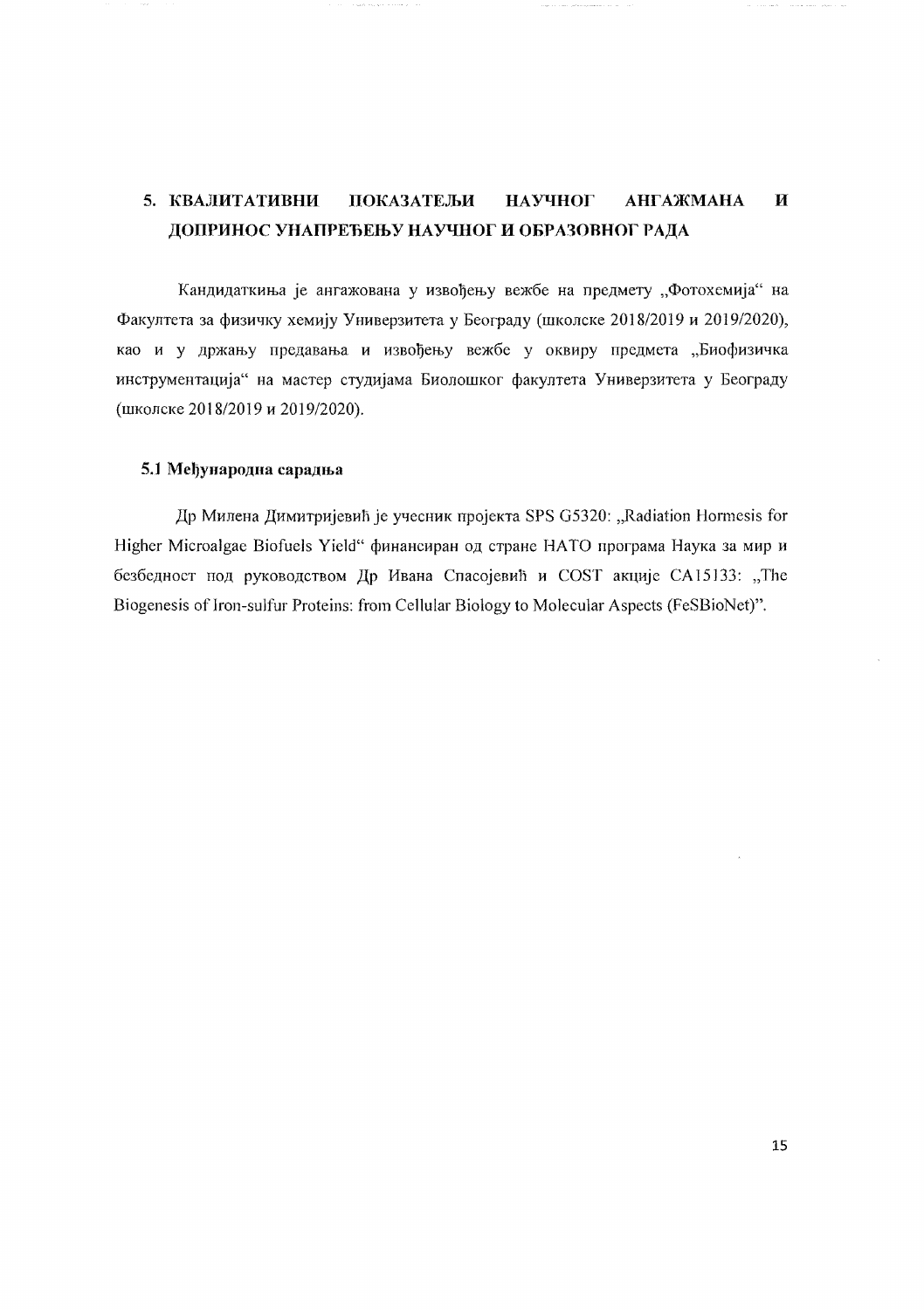### 6. КВАНТИТАТИВНА ОЦЕНА НАУЧНОИСТРАЖИВАЧКОГ РАДА

Укупне вредности М коефицијената кандидата према категоријама прописаним у Правилнику за област природно-математичких наука приказане су у табели:

 $\lambda$ 

| Назив групе резултата<br>и ознака групе                                              | Врста резултата                                         | Ознака          | Вредност<br>резултата | <b>Spoj</b><br>резултата<br>по врсти | Збир  |
|--------------------------------------------------------------------------------------|---------------------------------------------------------|-----------------|-----------------------|--------------------------------------|-------|
| Радови објављени у<br>научним часописима<br>међународног значаја,<br>M <sub>20</sub> | Рад у међународном<br>часопису изузетних<br>вредности   | M21a            | 10                    |                                      |       |
|                                                                                      | Рад у врхунском<br>међународном<br>часопису             | M <sub>21</sub> | 8                     | 4                                    | 23,38 |
|                                                                                      | Рад у истакнутом<br>међународном<br>часопису            | M <sub>22</sub> | 5                     | $\overline{2}$                       | 10    |
|                                                                                      | Рад у међународном<br>часопису                          | M23             | 3                     | 1                                    | 3     |
|                                                                                      | Рад у националном<br>часопису<br>међународног значаја   | M24             | 2                     |                                      |       |
| Зборници<br>међународних<br>научних скупова, М30                                     | Саопштења са<br>међународног скупа<br>штампано у целини | M33             | 1                     |                                      |       |
|                                                                                      | Саопштење са<br>међународног скупа<br>штампано у изводу | M34             | 0,5                   | 7                                    | 3,5   |
| Одбрањена докторска<br>дисертација                                                   |                                                         | M71             | 6                     | 1                                    | 6     |
| УКУПНО                                                                               |                                                         |                 |                       | 46,5 (нормирано 45,88)               |       |

Табела 1. Сумарни преглед резултата научно-истраживачког рада кандидата.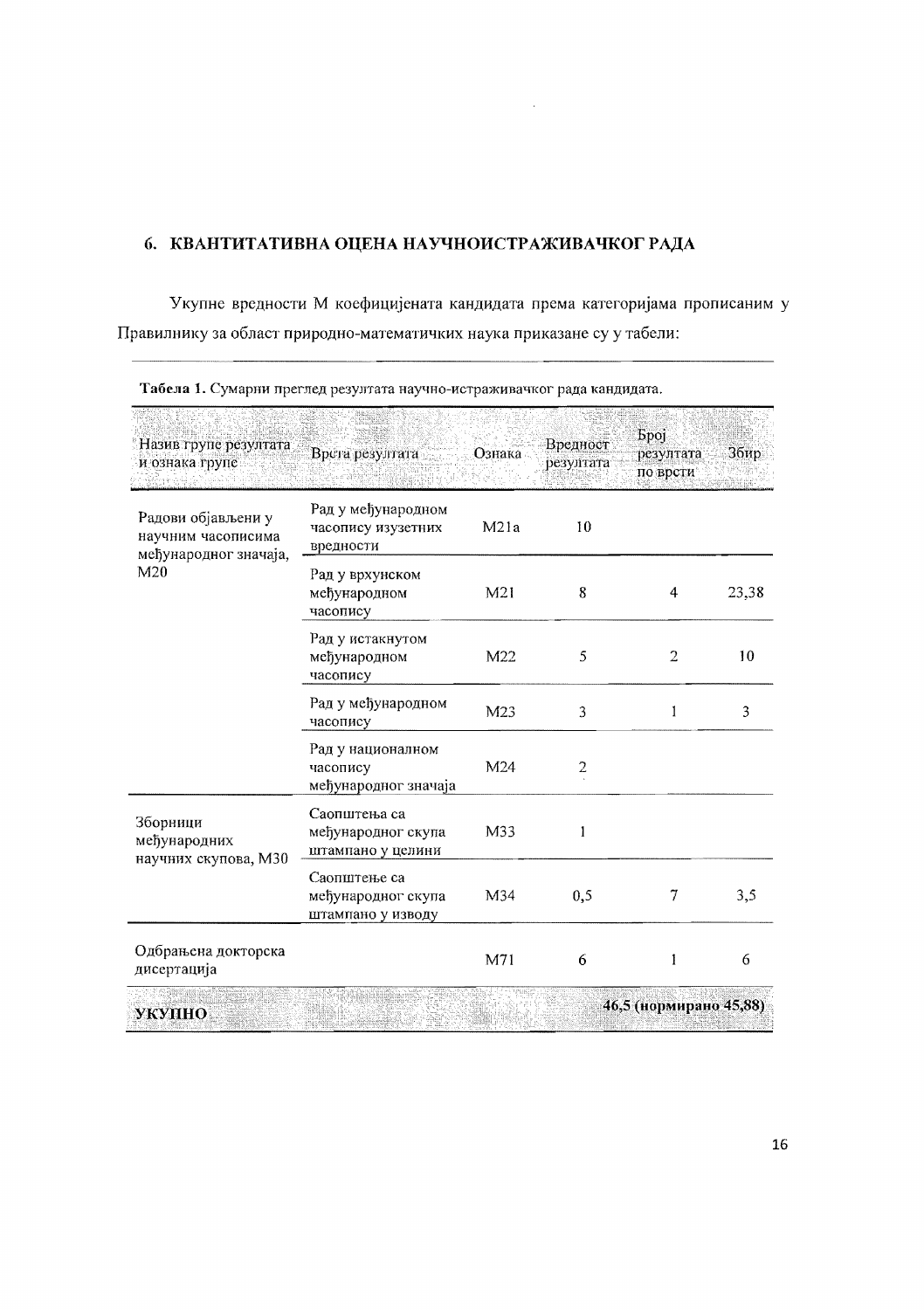| Категорија радова                       | Прописани минимум за<br>звање научни сарадник | Остварено |
|-----------------------------------------|-----------------------------------------------|-----------|
| $M10+M20+M31+M32+M33+$<br>$M41+M42+M51$ | 10                                            | 36,38     |
| $M21+M22+M23+M24$                       | 6                                             | 36,38     |
| Укупно                                  | 16                                            | 45,88     |

Табела 2. Прописани минимум и остварене вредности М коефицијената кандидата

#### 7. ЗАКЉУЧАК И ПРЕДЛОГ

Др Милена Димитријевић публиковала је укупно 6 радова у часописима међународног значаја, са укупним коефицијентом  $M = 37$ , односно  $M = 36,38$  нормирано на број коаутора. Публикације кандидаткиње су укупно цитиране 56 пута (без аутоцитата), од тога 48 пута у међународним часописима, а укупни импакт фактор износи 17,11 што говори у прилог квалитету научноистраживачког рада кандидаткиње. Резултати рада др Милене Димитријевић представљају оригинални и значајни допринос у области биофизике. Кандидаткиња је развила значајан степен самосталности у раду, планирању и осмишљавању експеримената и критичком тумачењу многобројних резултата истраживања.

Анализом научног доприноса и прегледом наведених података, а на основу Закона о научно-истраживачкој делатности и Правилника о поступку и начину вредновања, које је прописало Министарство просвете, науке и технолошког развоја Републике Србије Комисија је установила да кандидаткиња испуњава све услове за избор у звање научни сарадник. Из наведених разлога, Комисија предлаже Научном већу Института за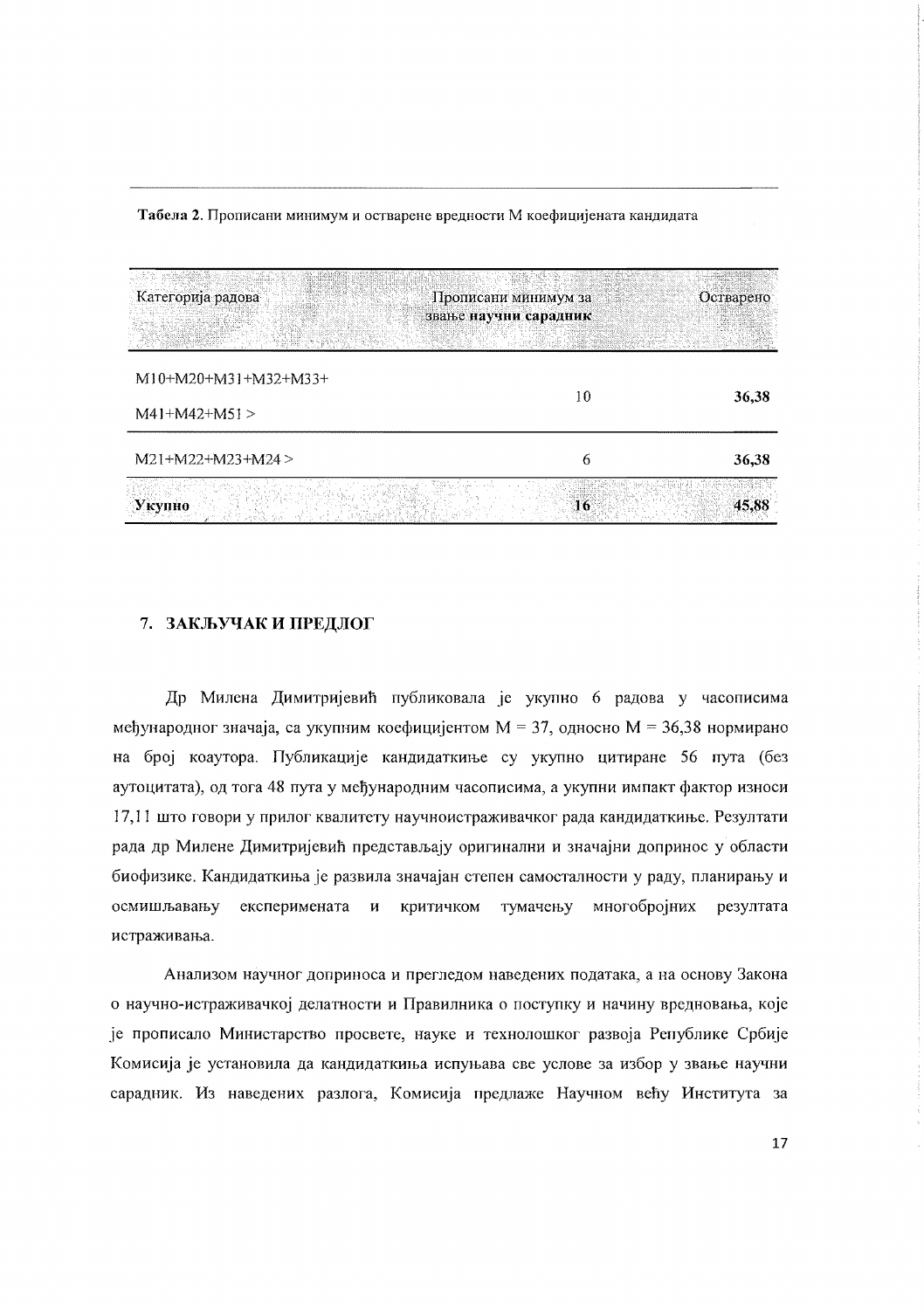мултидисциплинарна истраживања да прихвати овај извештај и предложи Министарству да др Милени Димитријевић буде изабрана у звања научни сарадник.

#### ЧЛАНОВИ КОМИСИЈЕ

 $2h$  le

др Милан Жижић, виши научни сарадник

(Институт за мултидисциплинарна истраживања,

Универзитет у Београду)

др Иван Спасојевић, научни саветник

(Институт за мултидисциплинарна истраживања,

Универзитет у Београду)

twereawg a Talutelut

(Факултет за физичку хемију, Универзитет у Београду)